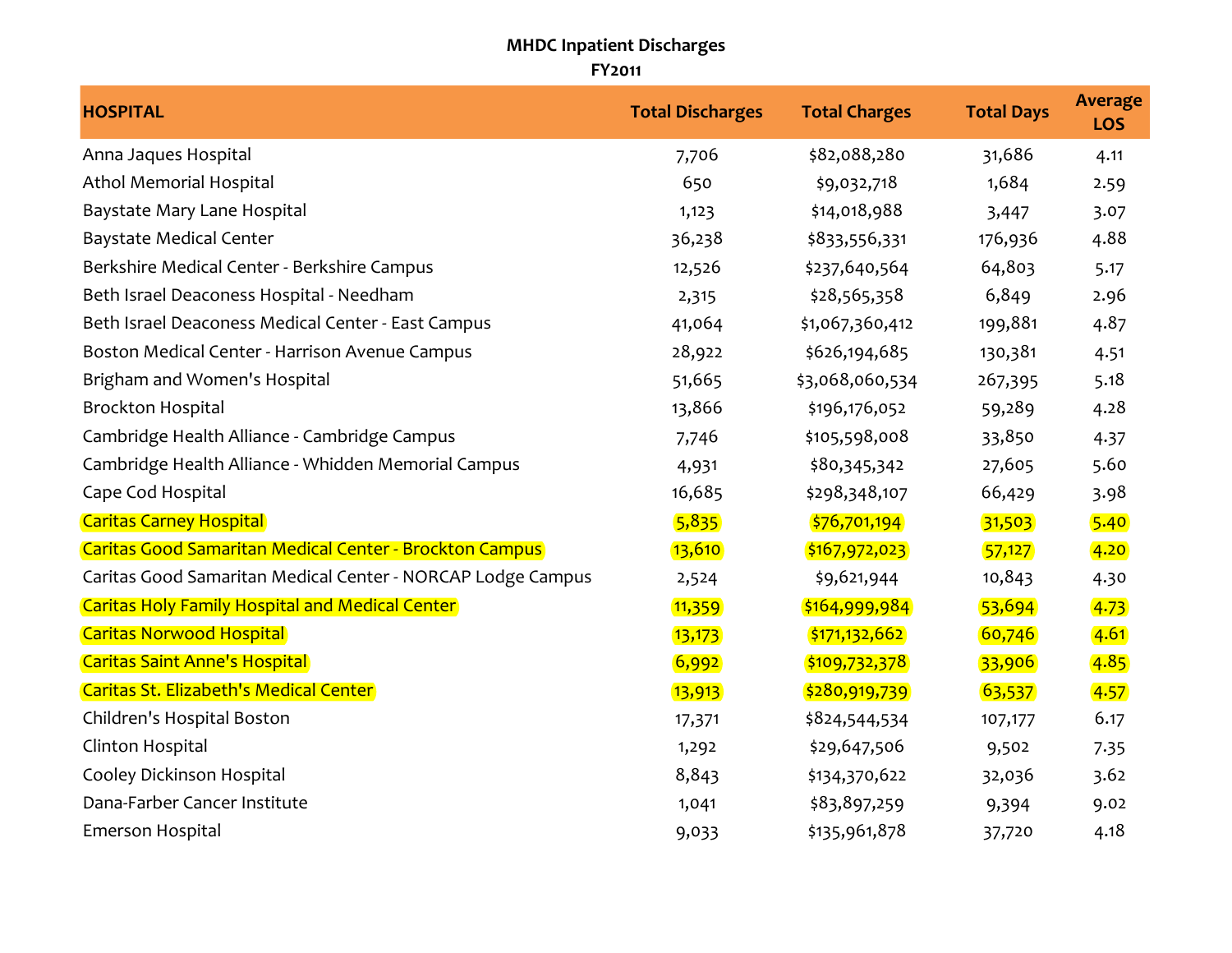## **MHDC Inpatient Discharges FY2011**

| <b>HOSPITAL</b>                                                    | <b>Total Discharges</b> | <b>Total Charges</b> | <b>Total Days</b> | <b>Average</b><br><b>LOS</b> |
|--------------------------------------------------------------------|-------------------------|----------------------|-------------------|------------------------------|
| Fairview Hospital                                                  | 1,260                   | \$14,446,641         | 4,407             | 3.50                         |
| Falmouth Hospital                                                  | 6,614                   | \$99,739,357         | 26,078            | 3.94                         |
| Faulkner Hospital                                                  | 7,571                   | \$180,962,763        | 34,163            | 4.51                         |
| Franklin Medical Center                                            | 4,061                   | \$60,770,876         | 18,552            | 4.57                         |
| Hallmark Health System - Lawrence Memorial Hospital Campus         | 4,955                   | \$72,504,260         | 28,879            | 5.83                         |
| Hallmark Health System - Melrose-Wakefield Hospital Campus         | 11,139                  | \$133,154,810        | 48,621            | 4.36                         |
| Harrington Memorial Hospital                                       | 4,790                   | \$61,401,396         | 18,452            | 3.85                         |
| Health Alliance Hospital - Burbank Campus                          | 243                     | \$7,283,963          | 2,189             | 9.01                         |
| Health Alliance Hospital - Leominster Campus                       | 7,740                   | \$129,992,743        | 29,076            | 3.76                         |
| Heywood Hospital                                                   | 5,280                   | \$62,527,684         | 25,241            | 4.78                         |
| Holyoke Medical Center                                             | 6,436                   | \$73,194,849         | 30,581            | 4.75                         |
| Jordan Hospital                                                    | 10,841                  | \$149,137,564        | 44,833            | 4.14                         |
| Lahey Clinic - Burlington Campus                                   | 21,888                  | \$497,419,336        | 102,693           | 4.69                         |
| Lawrence General Hospital                                          | 12,657                  | \$181,038,295        | 46,932            | 3.71                         |
| Lowell General Hospital                                            | 16,473                  | \$216,860,036        | 54,671            | 3.32                         |
| Marlborough Hospital                                               | 4,219                   | \$77,305,052         | 18,368            | 4.35                         |
| Martha's Vineyard Hospital                                         | 1,222                   | \$18,370,504         | 5,219             | 4.27                         |
| Massachusetts Eye and Ear Infirmary                                | 913                     | \$23,465,638         | 3,407             | 3.73                         |
| Massachusetts General Hospital                                     | 50,304                  | \$3,129,943,945      | 289,582           | 5.76                         |
| Mercy Medical Center - Providence Behavioral Health Hospital Campu | 4,184                   | \$56,481,262         | 35,728            | 8.54                         |
| Mercy Medical Center - Springfield                                 | 11,752                  | \$239,419,692        | 52,241            | 4.45                         |
| MetroWest Medical Center - Framingham Campus                       | 10,406                  | \$143,089,493        | 36,031            | 3.46                         |
| MetroWest Medical Center - Leonard Morse Campus (Natick)           | 4,568                   | \$72,697,773         | 24,860            | 5.44                         |
| Milford Regional Medical Center                                    | 8,694                   | \$132,486,540        | 33,018            | 3.80                         |
| Milton Hospital                                                    | 4,523                   | \$69,606,487         | 16,414            | 3.63                         |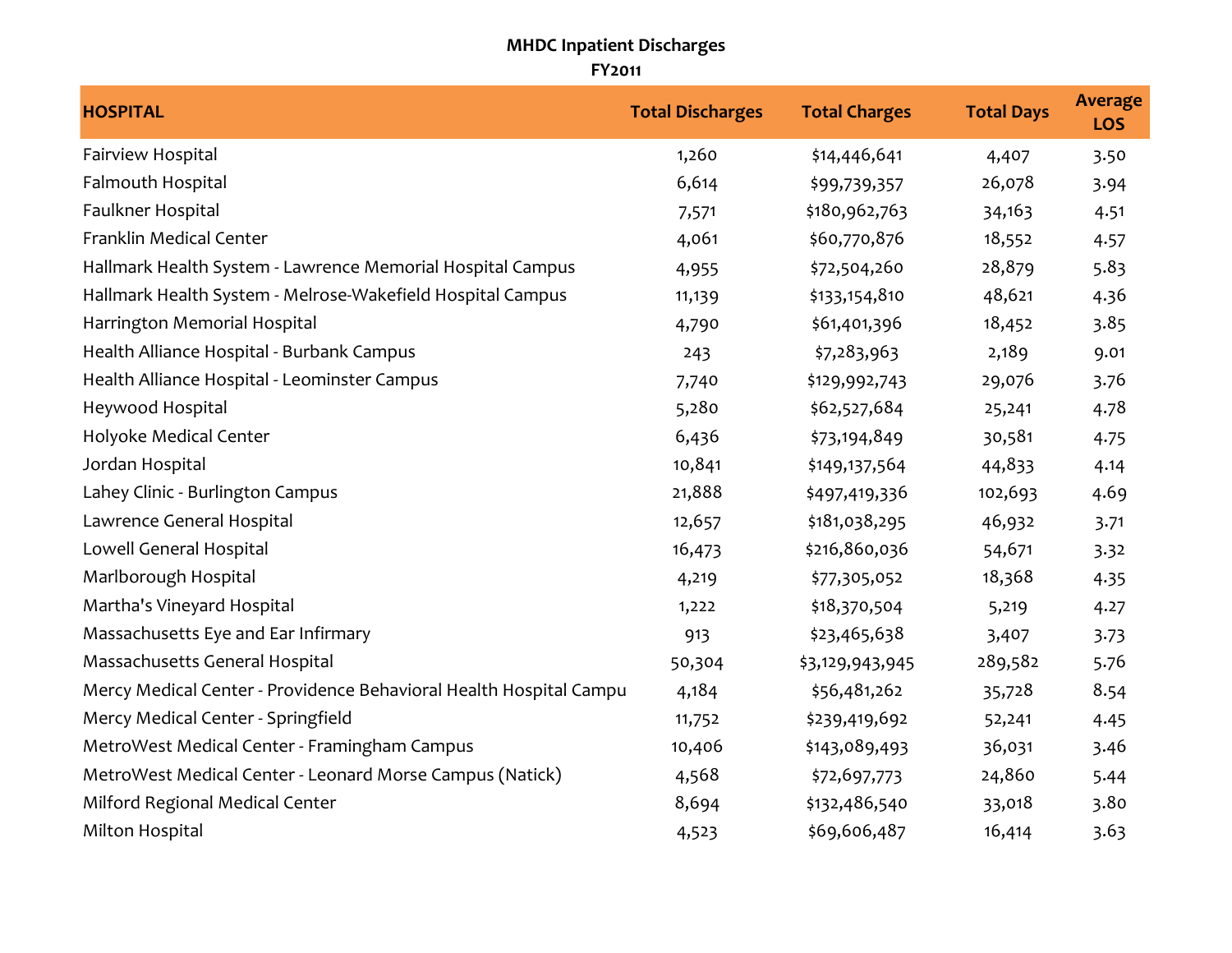## **MHDC Inpatient Discharges FY2011**

| <b>HOSPITAL</b>                                          | <b>Total Discharges</b> | <b>Total Charges</b> | <b>Total Days</b> | <b>Average</b><br><b>LOS</b> |
|----------------------------------------------------------|-------------------------|----------------------|-------------------|------------------------------|
| <b>Morton Hospital and Medical Center</b>                | 6,274                   | \$59,913,113         | 25,933            | 4.13                         |
| Mount Auburn Hospital                                    | 14,175                  | \$208,108,987        | 60,360            | 4.26                         |
| Nantucket Cottage Hospital                               | 544                     | \$6,723,528          | 2,131             | 3.92                         |
| New England Baptist Hospital                             | 7,068                   | \$195,243,440        | 25,213            | 3.57                         |
| Newton-Wellesley Hospital                                | 21,110                  | \$418,330,399        | 77,640            | 3.68                         |
| Noble Hospital                                           | 3,456                   | \$56,045,722         | 19,730            | 5.71                         |
| North Adams Regional Hospital                            | 2,885                   | \$49,375,162         | 10,818            | 3.75                         |
| North Shore Medical Center - Salem Campus                | 15,931                  | \$437,322,523        | 72,524            | 4.55                         |
| North Shore Medical Center - Union Campus                | 5,348                   | \$166,723,906        | 28,358            | 5.30                         |
| Northeast Health System - Addison Gilbert Campus         | 2,460                   | \$27,644,543         | 11,217            | 4.56                         |
| Northeast Hospital - Beverly                             | 18,530                  | \$214,265,168        | 83,349            | 4.50                         |
| <b>Quincy Medical Center</b>                             | 5,875                   | \$80,999,095         | 29,354            | 5.00                         |
| Saint Vincent Hospital                                   | 19,778                  | \$306,394,408        | 75,580            | 3.82                         |
| Saints Memorial Medical Center                           | 6,520                   | \$102,784,490        | 25,492            | 3.91                         |
| South Shore Hospital                                     | 26,297                  | \$387,275,842        | 102,235           | 3.89                         |
| Southcoast Hospitals Group - Charlton Memorial Campus    | 17,071                  | \$343,135,554        | 85,872            | 5.03                         |
| Southcoast Hospitals Group - St. Luke's                  | 22,388                  | \$370,827,634        | 106,277           | 4.75                         |
| Southcoast Hospitals Group - Tobey Hospital Campus       | 5,330                   | \$76,226,301         | 18,860            | 3.54                         |
| <b>Steward - Merrimack Valley Hospital</b>               | 3,697                   | \$59,390,179         | 18,118            | 4.90                         |
| <b>Steward - Nashoba Valley Medical Center</b>           | 1,913                   | \$27,857,111         | 6,098             | 3.19                         |
| <b>Sturdy Memorial Hospital</b>                          | 7,297                   | \$96,062,778         | 30,803            | 4.22                         |
| <b>Tufts-New England Medical Center</b>                  | 21,188                  | \$838,719,095        | 101,113           | 4.77                         |
| <b>UMass Memorial Medical Center - Memorial Campus</b>   | 21,921                  | \$656,946,178        | 92,456            | 4.22                         |
| <b>UMass Memorial Medical Center - University Campus</b> | 24,240                  | \$1,084,375,800      | 129,615           | 5.35                         |
| Winchester Hospital                                      | 15,012                  | \$118,981,806        | 56,916            | 3.79                         |